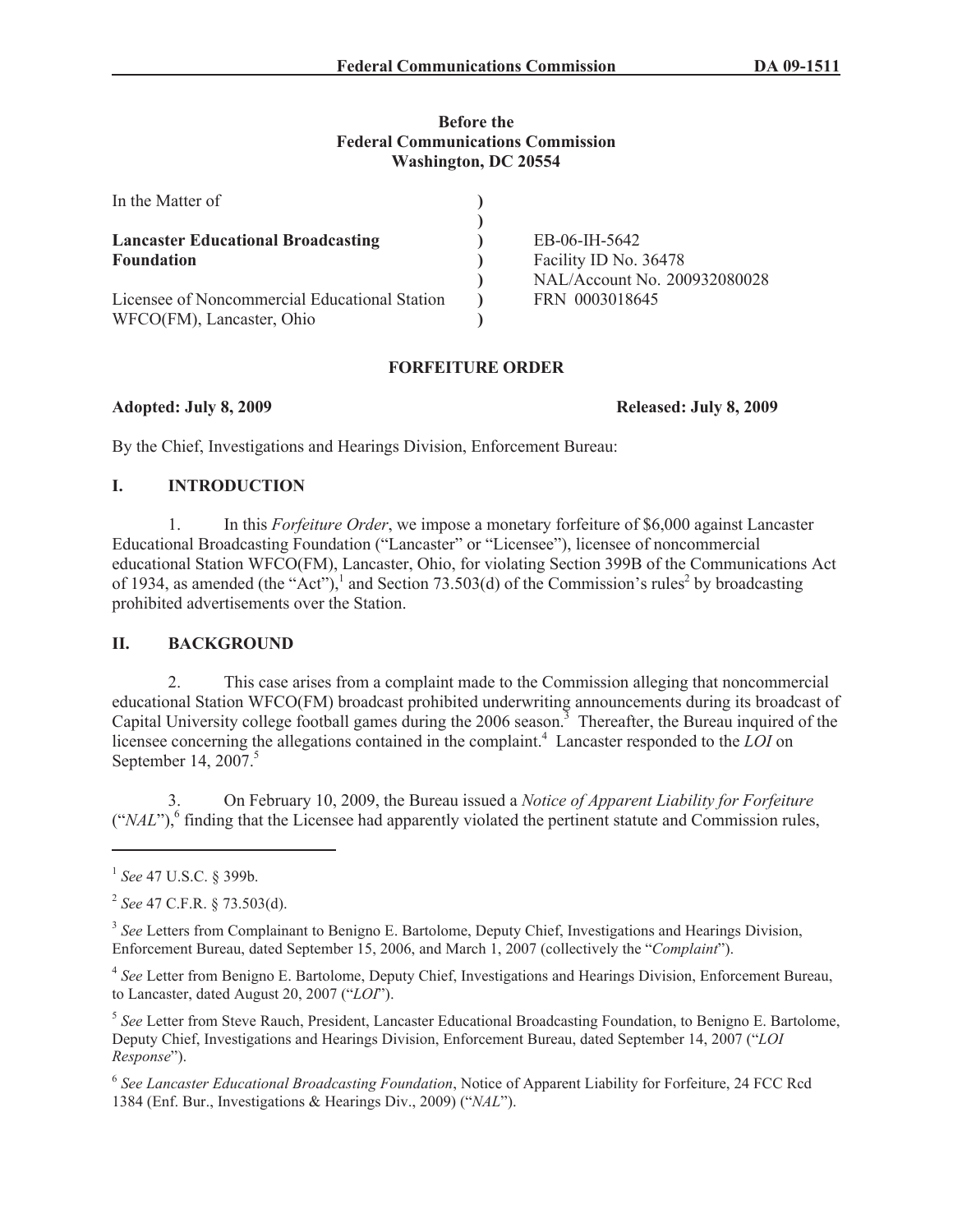and proposing a monetary forfeiture of \$7,500. On March 20, 2009, Lancaster responded to the *NAL*, stating that the Station has taken remedial actions.<sup>7</sup> Lancaster also urges the Commission to cancel or substantially reduce the *NAL*'s proposed forfeiture amount asserting that it is unable to pay that amount and that the forfeiture amount should reflect its history of compliance with the Commission's rules.<sup>8</sup>

#### **III. DISCUSSION**

4. The proposed forfeiture amount in this case was assessed in accordance with Section 503(b) of the Communications Act, Section 1.80 of the Commission's Rules,  $^{10}$  and the Commission's forfeiture guidelines set forth in its *Forfeiture Policy Statement*. <sup>11</sup> In assessing forfeitures, Section 503(b) of the Act requires that we take into account the nature, circumstances, extent, and gravity of the violation, and with respect to the violator, the degree of culpability, any history of prior offenses, ability to pay, and other matters as justice may require.<sup>12</sup> As discussed further below, we have examined Lancaster's response to the *NAL* pursuant to the aforementioned statutory factors, our rules, and the *Forfeiture Policy Statement*, and find that cancellation or reduction of the forfeiture on the basis of inability to pay is not appropriate in this case. We find, however, that a reduction is warranted based on Lancaster's prior history of compliance with Commission rules.

5. In its *NAL Response*, Lancaster does not dispute the *NAL*'s finding that the twenty announcements violated the Commission's underwriting rules and so we will adopt the *NAL*'s apparent conclusion concerning those announcements. Instead, Lancaster claims that due to its strained financial condition, it cannot satisfy the forfeiture amount and argues that cancellation or reduction is therefore warranted.<sup>13</sup> Lancaster also urges the Commission to consider the remedial actions that it undertook prior to the initiation of the Bureau's investigation as well as its good compliance history as factors supporting forfeiture rescission or reduction.<sup>14</sup>

6. In support of its inability to pay claim, Lancaster has provided financial documentation for 2006, 2007, 2008, and part of 2009.<sup>15</sup> Lancaster asserts that the proposed forfeiture amount is many times more than its net income for the last four years.<sup>16</sup> Lancaster also claims that it had losses and low net income

9 *See* 47 U.S.C. § 503(b).

<sup>10</sup> *See* 47 C.F.R. § 1.80.

<sup>14</sup> *See id.* at 2-4.

<sup>7</sup> *See* Letter from Coe W. Ramsey, attorney for Lancaster Educational Broadcasting Foundation, to Hillary S. DeNigro, Chief, Investigations and Hearings Division, Enforcement Bureau, Federal Communications Commission, filed March 20, 2009 ("*NAL Response*").

<sup>8</sup> *See NAL Response* at 2-3.

<sup>&</sup>lt;sup>11</sup> See The Commission's Forfeiture Policy Statement and Amendment of Section 1.80 of the Rules to Incorporate the *Forfeiture Guidelines*, Report and Order, 12 FCC Rcd 17087 (1997), *recons. denied*, 15 FCC Rcd 303 (1999) ("*Forfeiture Policy Statement*").

<sup>12</sup> *See* 47 U.S.C. § 503(b)(2)(E).

<sup>13</sup> *See NAL Response* at 2-3.

<sup>15</sup> *See id.* at Attachment C. Lancaster cites to *San Jose Navigation, Inc.* for the types of financial documentation accepted by the Commission to establish an inability to pay claim. *See San Jose Navigation, Inc.*, Forfeiture Order, 22 FCC Rcd 1040, 1043 (2007).

<sup>16</sup> *See NAL Response* at 3.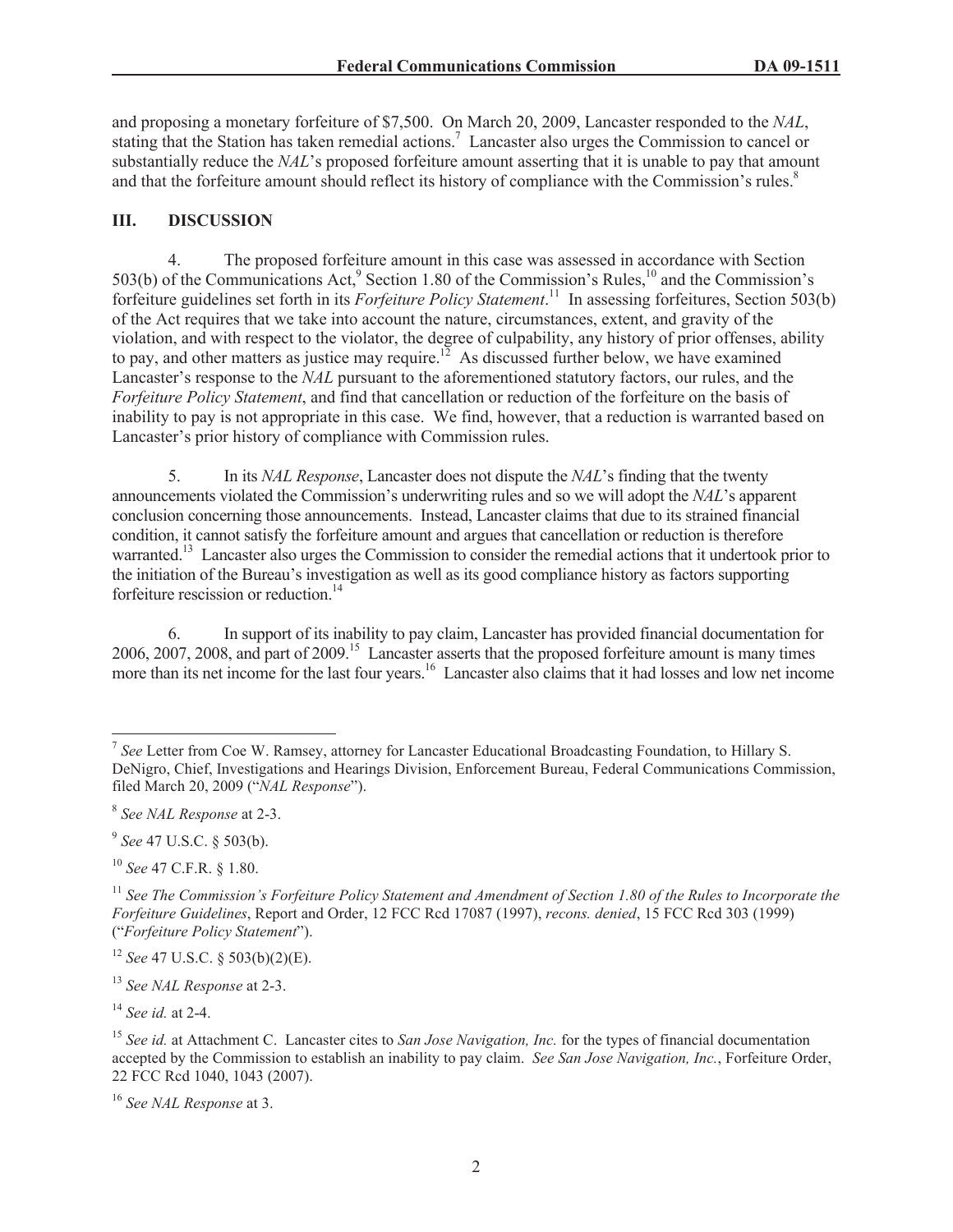during the past four years,<sup>17</sup> and that, if required to pay, it will most likely have to cease operations.<sup>18</sup> Lancaster requests that we rescind or reduce the forfeiture in the instant case.

7. The Commission has determined that a licensee's gross revenues are the best yardsticks for determining its ability to pay,<sup>19</sup> and that the net-loss experience does not, in the absence of other mitigating factors, demonstrate a licensee's inability to pay.<sup>20</sup> In its *NAL Response*, Lancaster erroneously compares itself to the licensee in *Discussion Radio, Inc.*<sup>21</sup> In *Discussion Radio*, the Commission did reduce the forfeiture based on inability to pay, but only after first considering the gross revenues of the licensee.<sup>22</sup> Although the Commission in *Discussion Radio* did also evaluate the licensee's losses and modest income, the Commission reduced the forfeiture because it held that the forfeiture amount either approached or exceeded the licensee's gross revenues.<sup>23</sup>

8. In contrast, in this case, the forfeiture proposed by the *NAL* does not exceed or even approach the gross revenues of Lancaster;<sup>24</sup> it falls well within the percentage range that our precedents have found acceptable.<sup>25</sup> While Lancaster has also cited its net losses and low net income, the Commission has held that "other financial indicators such as net losses, may be relevant [but,] [i]f gross revenues are sufficiently great, the mere fact that a business is operating at a loss does not by itself mean that it cannot afford to pay a forfeiture."<sup>26</sup> In this case, we find that Lancaster's gross revenues are sufficient to sustain the forfeiture.

9. Lancaster also points to its low cash reserves and claims that if it is required to pay the forfeiture amount it will "most likely have to cease operations."<sup>27</sup> Upon providing proper documentation, however, Lancaster may request an installment payment plan option to lessen the immediate impact of the forfeiture. For this reason, the full forfeiture amount need not be satisfied by existing cash reserves and need not drive the Station out of business. We note also that the Commission has considered arguments in the past concerning potential cessation of operations, but only where such cessation would result in the entire

<sup>21</sup> *See NAL Response* at 3 *citing Discussion Radio, Inc.*, Memorandum Opinion and Order and Forfeiture Order, 24 FCC Rcd 2206 (Media Bureau 2009) ("*Discussion Radio*").

<sup>22</sup> *See Discussion Radio*, 24 FCC Rcd at 2207.

<sup>23</sup> *See id.* at 2207.

<sup>24</sup> *See NAL*, 24 FCC Rcd at 1384 (proposing a forfeiture of \$7,500).

<sup>25</sup> *See, e.g., PJB Communications,* 7 FCC Rcd at 2089 (forfeiture not deemed excessive where it represented approximately 2.02 percent of the violator's gross revenues); *Local Long Distance, Inc.,* 16 FCC Rcd 24385, 24389 (2000), *recons. denied*, 16 FCC Rcd 10023, 10025 (2001) (forfeiture not deemed excessive where it represented approximately 7.9 percent of the violator's gross revenues); *Hoosier Broadcasting Corporation,* 15 FCC Rcd 8640, 8641 (Enf. Bur. 2002) (forfeiture not deemed excessive where it represented approximately 7.6 percent of the violator's gross revenues). In this case, the forfeiture represents a percentage within the range of *PJB Communications of Virginia, Inc.*, *Local Long Distance, Inc.,* and *Hoosier Broadcasting Corp.*

<sup>26</sup> *PJB Communications,* 7 FCC Rcd at 2089.

<sup>27</sup> *See NAL Response* at 2.

<sup>17</sup> *See id*.

<sup>18</sup> *See id*. at 2*.*

<sup>19</sup> *PJB Communications of Virginia, Inc.* Memorandum Opinion and Order, 7 FCC Rcd 2088 (1992) ("*PJB Communications*").

<sup>20</sup> *See Independent Communications Inc.*, Memorandum Opinion and Order and Forfeiture Order, 14 FCC Rcd 9605, 9610 (1999); *PJB Communications*, 7 FCC Rcd at 2089.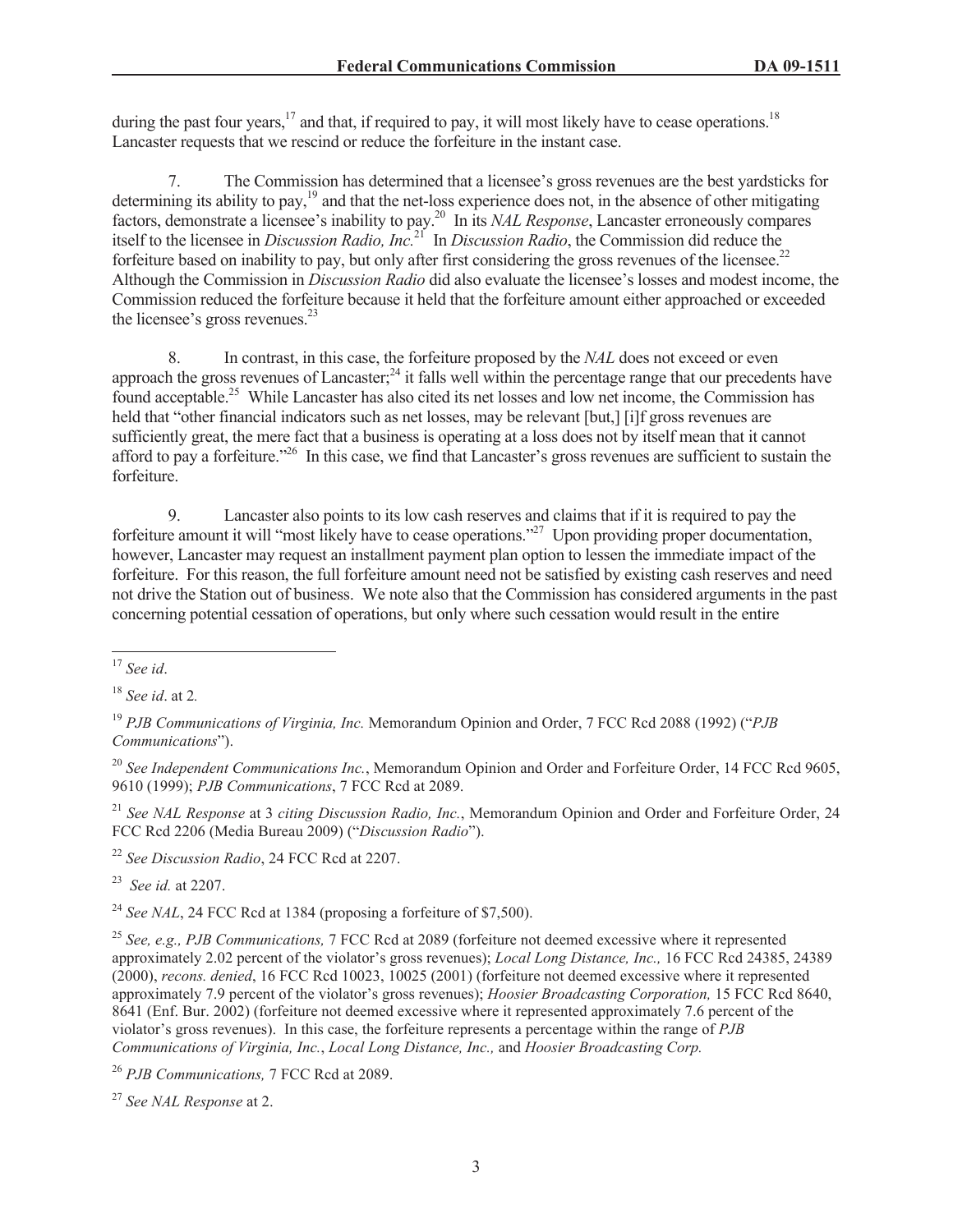community of license losing broadcast service.<sup>28</sup> While the Station's assertion that it might go out of business concerns us greatly, our precedent requires that in forfeiture proceedings such defenses be evaluated with respect to the public impact of that eventuality on the entire composition of broadcasters in the community, in this case in Lancaster, Ohio. We note that Lancaster is not the only broadcaster serving this community.<sup>29</sup> Finally, based on our precedent, we believe the gross revenue information the Licensee provided demonstrates that Lancaster has sufficient resources to pay the forfeiture imposed without jeopardizing the Station's ability to continue to serve its community. Therefore, after considering the entire record, and in light of pertinent Commission precedents, we do not find that rescission or reduction is appropriate in this case based on inability to pay.

10. We also do not find Lancaster's post-facto remedial actions to be mitigating.<sup>30</sup> We have repeatedly stated that remedial actions taken to correct a violation are not mitigating factors warranting forfeiture reduction. $31$ 

11. Finally, Lancaster asks that we consider reducing the forfeiture based on its overall record of compliance with the Commission's rules.<sup>32</sup> We have reviewed our records and find no other violations against the Licensee. Under similar circumstances, we have reduced proposed forfeitures, and find that doing so in this case is appropriate.<sup>33</sup> Consequently, we reduce Lancaster's forfeiture amount from \$7,500 to \$6,000.

# **IV. ORDERING CLAUSES**

12. **ACCORDINGLY, IT IS ORDERED** that, pursuant to Section 503(b) of the Communications Act of 1934, as amended (the "Act"), and Section 1.80 of the Commission's rules, <sup>34</sup> Lancaster Educational Broadcasting Foundation, **IS LIABLE FOR A MONETARY FORFEITURE** in the amount of \$6,000 for willfully and repeatedly violating Section 399B of the Act, as amended, and Section 73.503 (d) of the Commission's Rules.<sup>35</sup>

<sup>30</sup> *See, e.g., Capstar TX Limited Partnership (WKSS(FM))*, Notice of Apparent Liability, 20 FCC Rcd 10636 (Enf. Bur. 2005) (forfeiture paid); *AT&T Wireless Services, Inc.*, Notice of Apparent Liability, 17 FCC Rcd 21866, 21871 (2002); *KVGL, Inc.*, Memorandum Opinion and Order, 42 FCC Rcd 258, 259 (1973). While Lancaster's alleged remedial actions may have pre-dated the Bureau's investigation, its actions were taken after the Complaint was filed. Therefore, we still do not find their remedial actions mitigating. *See, e.g.*, *Clear Channel Broadcasting Licenses, Inc.*, Notice of Apparent Liability for Forfeiture, 21 FCC Rcd 4072, 4075 (Enf. Bur., Investigations & Hearings Div., 2006) (forfeiture paid) (finding that during a licensee-conducted contest, where the licensee engaged in remedial actions after receiving complaints about the manner in which it conducted the drawing for the contest, but prior to Commission investigation, such action was not considered mitigating) ("Clear Channel").

<sup>31</sup> *See Clear Channel*, 21 FCC Rcd at 4075.

<sup>32</sup> *See NAL Response* at 3-4.

<sup>33</sup> *See, e.g., WMGO Broadcasting Corp., Inc.*, Forfeiture Order, 23 FCC Rcd 3754 (Enf. Bur., Investigations & Hearings Div., 2008).

<sup>34</sup> *See* 47 U.S.C. § 503(b), 47 C.F.R. § 1.80.

<sup>35</sup> *See* 47 U.S.C. § 399b; 47 C.F.R. § 73.503(d).

<sup>28</sup> *See, e.g., First Greenville Corporation*, Memorandum Opinion and Order and Forfeiture Order, 11 FCC Rcd 7399 (1996).

 $^{29}$  Station WHOK-FM, licensed to the Wilks License Company-Columbus, L.L.C. and Station WLOH (AM), licensed to WLOH Radio Company, also currently hold licenses for Lancaster, Ohio. *See* Federal Communications Commission, Media Bureau, CDBS Public Access *available at* http://fjallfoss.fcc.gov/cgibin/ws.exe/prod/cdbs/pubacc/prod/sta\_list.pl (last visited July 2, 2009).